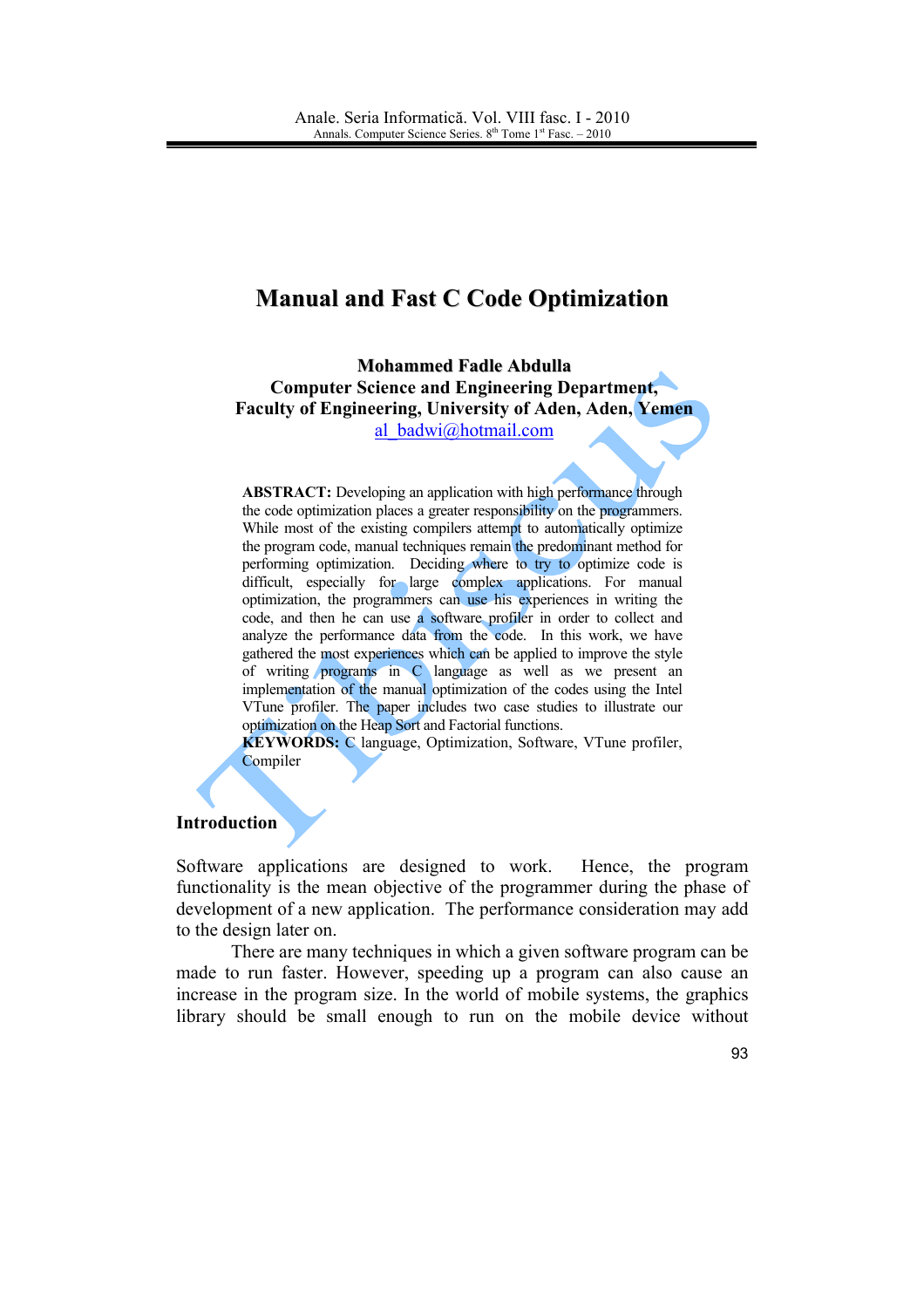compromising graphics quality. Devices like mobiles, PDAs etc, have strict memory restrictions [MR98].

So, the mean objective of the performance improving is to write the code in such a way that memory and speed both be optimize. Several different options exist for measuring application performance. Homegrown timing functions inserted into the code are a more effective way to gather performance data. Other most efficient and accurate ways to gather timing data is to use a good performance profiler, which show the time spent in each function of the program and will also provide an analyses based on this data  $[***05, Mye99]$ .

Once performance data has been collected, it needs to be analyzed. Find the routines that are taking the majority of the application time, and the loop that appears to be taking more time than it should. These areas are known as "Hotspots". There are a lot of tools available for detecting the hotspots [AN04], and the optimization should be done on these hotspots.

The next step is to test the modified code, if still run correctly with the achieved performance improvement. Otherwise, the optimization cycle is repeated for another iteration.

In this work, we have gathered the most experiences which can be applied to make a C code optimized for speed as well as memory. We have also used Intel VTune profiler to find out where program spends most time. The paper includes two case studies to illustrate our optimization on the Heap Sort and Factorial functions.

#### 1. Basic performance events

The VTune profiler monitors all the programs executing on the system including the operating system, JIT-compiled Java applications, .NET applications, and device drivers. Sampling does not modify your binary files or executables in order to monitor the performance of your application  $[M+06]$ .

Here, in this paper, we select some of the basic events which occur during the execution of an application, to be monitored for the application performance evaluation, namely, the Core Cycles (CPU CLK), Instructions Retired (INST Retired), and Cycles per Instruction (CPI) [Chu98, Bud94].

Instructions Retired (INST Retired):

This event indicates the number of instructions that retired or executed completely. This does not include partially processed instructions. The Sampling Interval is the frequency of data collection. For Time-based

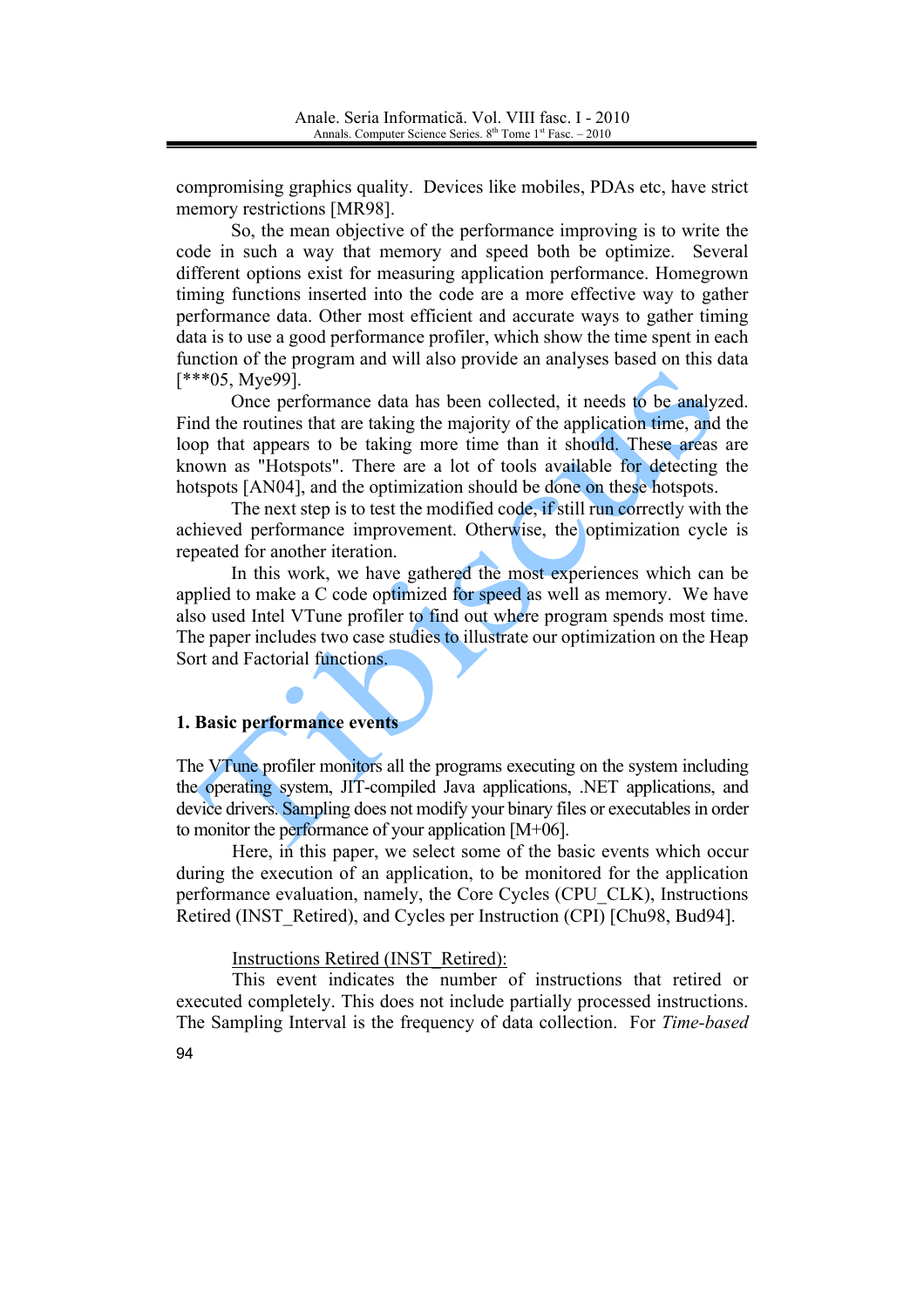sampling, the Sampling interval represents the amount of wall-clock time the Analyzer waits before collecting each sample. For *Event-based sampling* (EBS), the Sampling interval is used to calculate the target number of samples and the Sample After value. The following formula is used to calculate the average number of samples collected per second per event.

> Number of Samples  $=$ Duration(sec)  $\times$  Number of Processors Sampling Interval (sec)

This number of samples collected per second is multiplied by Duration to get the target number of samples that are collected for an event in an Activity run. The Sample After value is calculated based on the target number of samples for an event.

## Cycles per Instruction (CPI):

As a general guide these numbers have been derived from experienced performance engineers: from 1 to 5. A high value for this ratio indicates that over the current code region, instructions are taking a high number of processor clocks to execute. This could indicate a problem. A high CPI value still indicates a performance problem however a high CPI value on a specific logical processor could indicate poor CPU usage and not an execution problem.

During sampling, a sample (instruction address) is collected periodically for each event until the specified duration is complete. Types of information collected for a particular event in this sampling session are:

## **Event name samples:**

Event data in samples are provided by default in all sampling views.

## Event name %

This column contains the percentage of samples collected for the event. This value is calculated using the following formula:

| Event name $\sqrt{6}$ =                                |  |
|--------------------------------------------------------|--|
| Number of samples collected for the event $\times$ 100 |  |
| Total number of samples collected                      |  |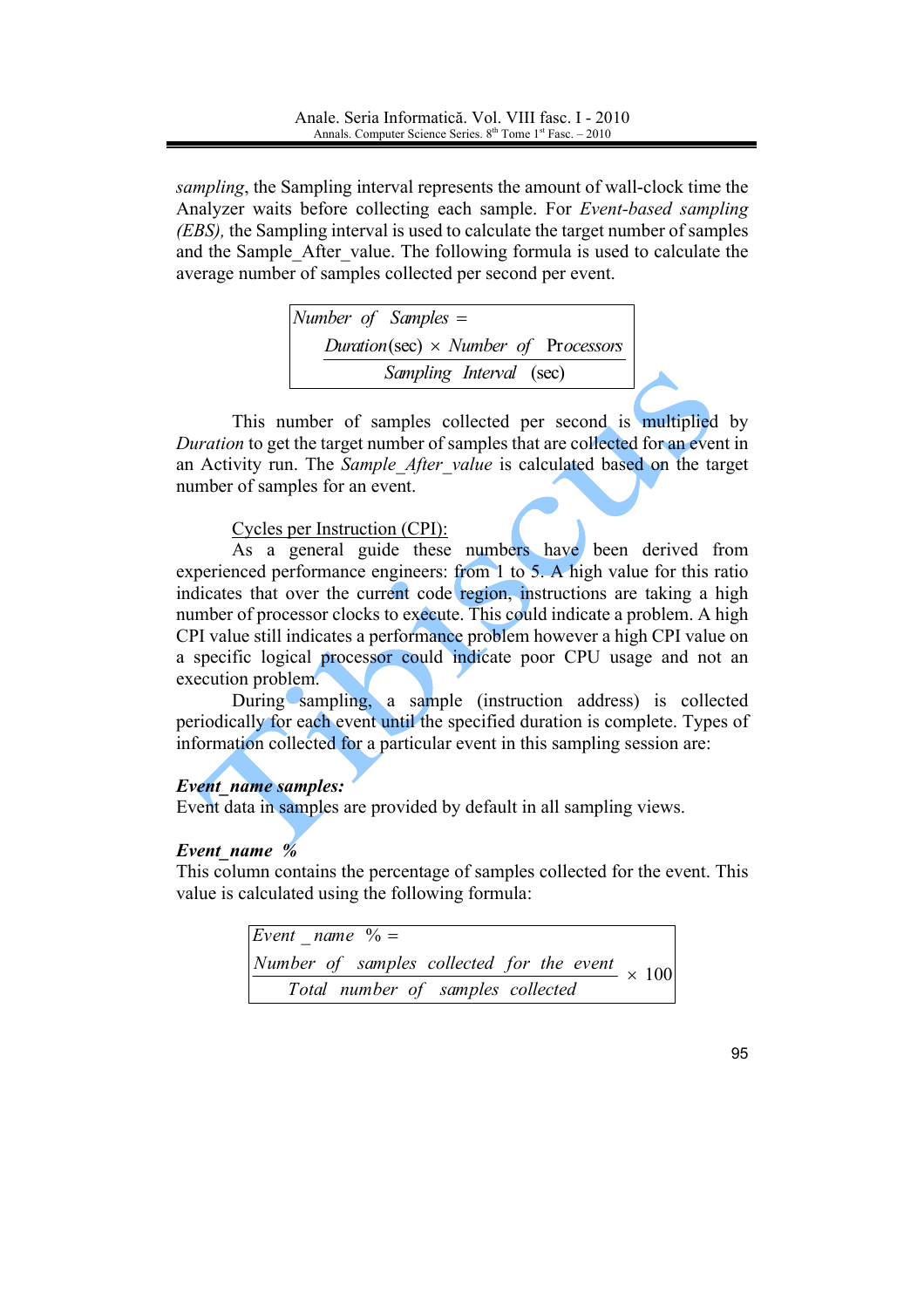# **Event** name Events:

The number of times the event occurred during sampling data collection. The sampling collector determines this value by applying the following formula for each event:

|  | Event name Events $=$                          |  |  |
|--|------------------------------------------------|--|--|
|  | Event name Samples $\times$ Sample After Value |  |  |

The total event count calculated using this formula provides an estimate of the total number of times an event occurred.

# 2. Manual performance improving

In this work, we illustrate two ways to improve the performance of an application. First, we spot and rewrite those parts of the program which are usually consuming large number of clock ticks (samples). Secondly, the VTune profiler is used for father locating the slowest parts within the program (hotspots), which will help us to improve them.

By locating and improving separated parts of the program will help in improving the overall performance of the application. In the following, we illustrate the most programming practices which can make the C program to run fast, namely:

#### Variable data types:  $\bullet$

Most of the processors can handle *unsigned* integer arithmetic considerably faster than *signed* one. Therefore, it is a good programming practice to use *unsigned int* instead of *int* if we know the value will never be negative. Also, integer arithmetic is much faster than floating-point arithmetic, as it can usually be done directly by the processor, rather than on external coprocessor or math libraries.

#### **Register Variable allocation:**  $\bullet$

Global variables are never allocated to registers. Global variables can be changed by assigning them indirectly using a pointer, or by a function call. Hence, the compiler cannot cache the value of a global variable in a register, resulting in extra (often unnecessary) loads and stores when globals are used. We should therefore not use global variables inside critical loops. If a function uses global variables heavily, it is beneficial to copy those global variables into local variables so that they can be assigned to registers. This

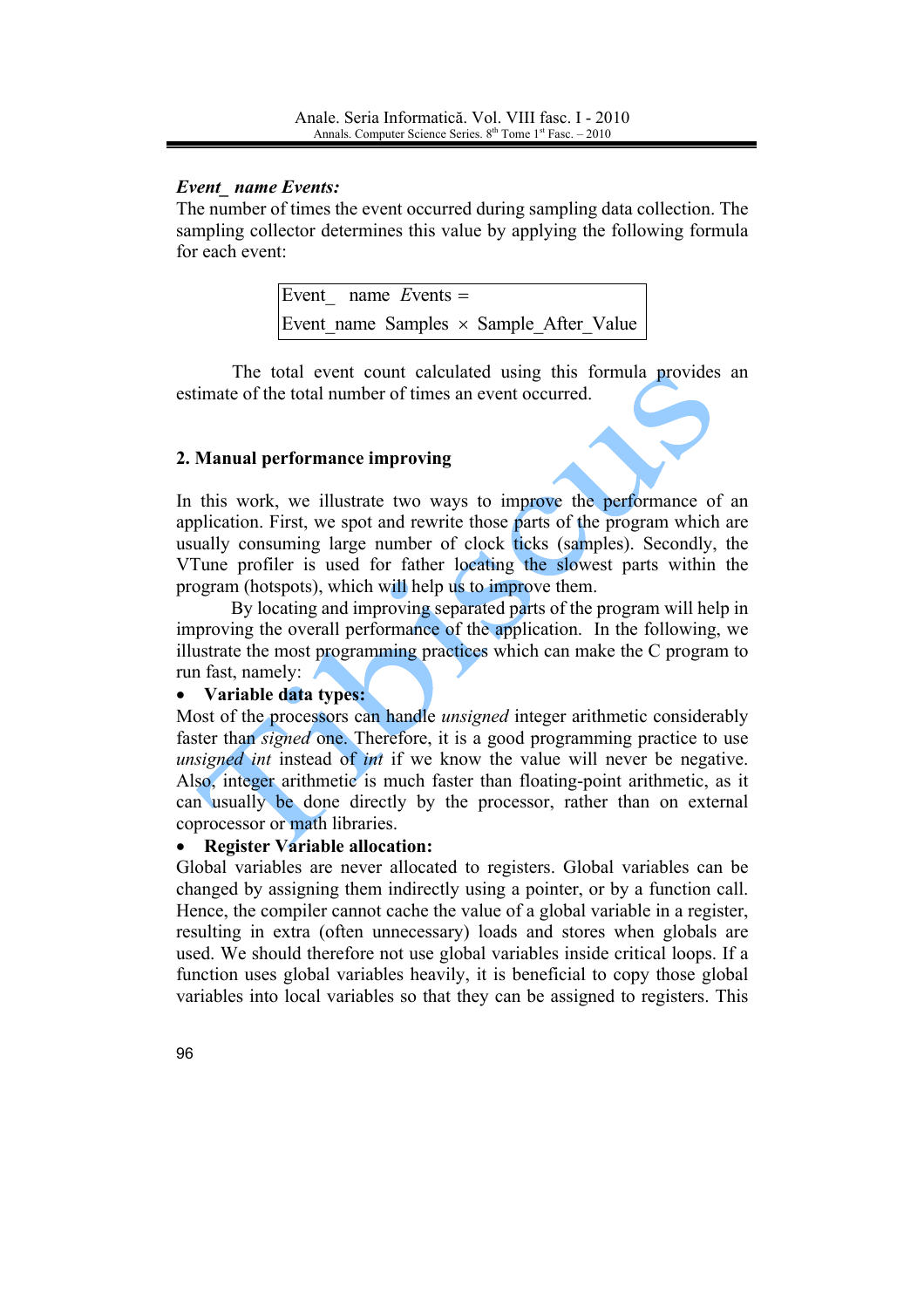is possible only if those global variables are not used by any of the functions which are called.

# • Loop Termination Condition:

The loop termination condition can cause significant overhead. It more efficient to write *count down to zero* loops and uses simple termination conditions Take the following two loops; the first uses an incrementing loop, the second a decrementing loop.

for 
$$
(i = 1; i \le n; i++) \{...
$$
  
for  $(i = n; i != 0; i--) \{...$ 

The second one will be faster. Or we could also write the loop as

For 
$$
(i = n; i - ;)
$$
  $\{...\}$ 

which is the same, but more efficient because it is quicker to process i (as the test condition). For the original code, the processor has to calculate

subtract i from n, Is the result non zero? So, increment i and continue..."

#### $\bullet$ **Branch Removal and Function Inlining:**

Functions always have a certain performance overhead when they are called. The program counter has to be changed, the arguments variables have to be pushed onto a stack, and new variables allocated. For example, consider the following function:

for  $(i = n/2 ; I \geq 1 ; i-)$ adjust $(a, i, n)$ ;

# void adjust(TYPE  $a$ , int I, int n) { .......}

Function *adjust*() is often called from a loop, it is better to put that loop inside the function to cut down the overhead of calling this function repeatedly. This function can be written as:

adjust  $(a)$ :

```
void adjust (TYPE *a)
for (i = n/2; i >= 1; i-j { ...}
```
# • AND/OR Conversion:

Most of the processors can handle *bitwise operations* considerably faster than *logical* one. It often suggests substituting bitwise AND "&" and OR "|" for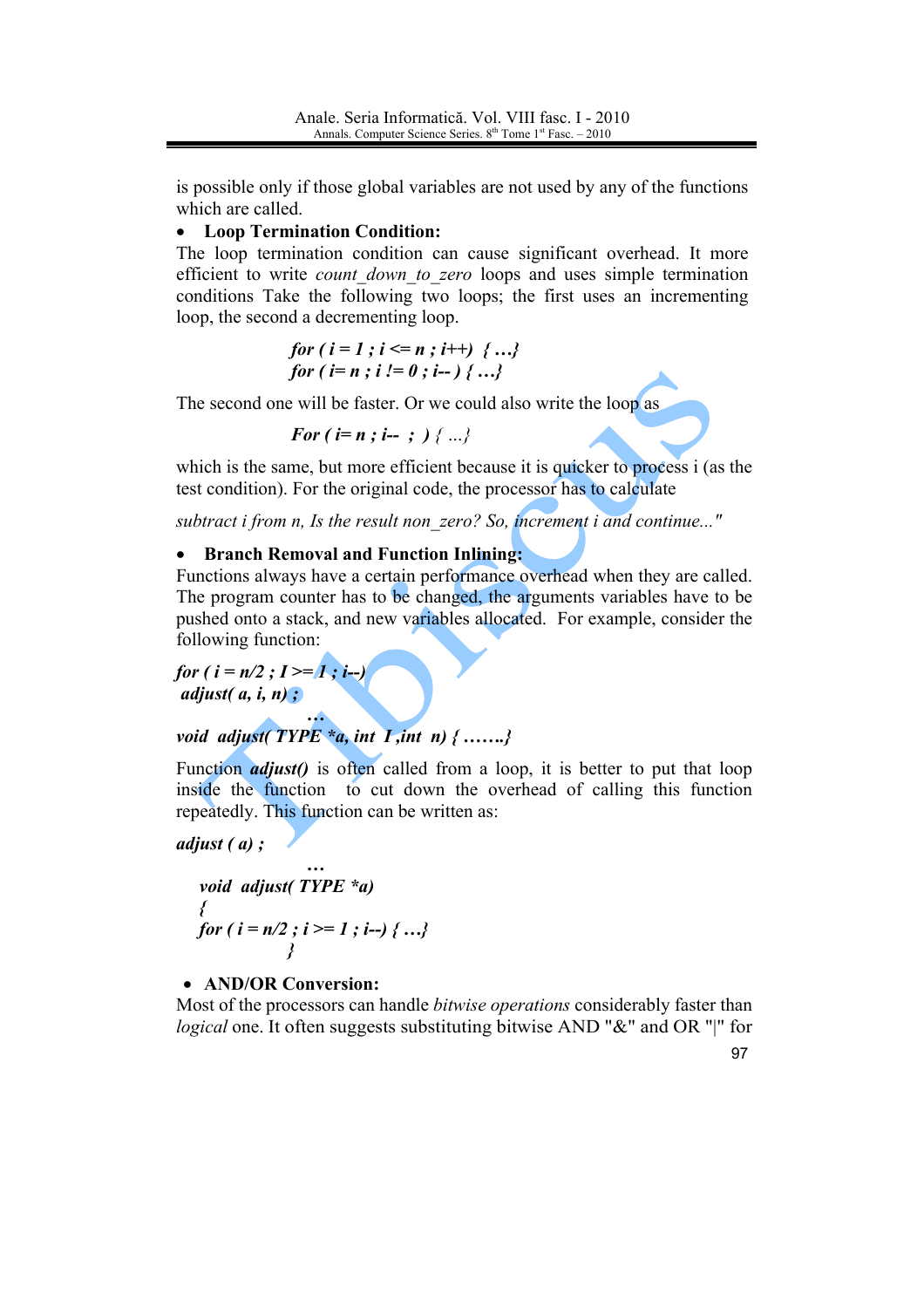logical AND " $&\&$ " and OR "||" in the C program.

In general, savings can be made by trading off memory for speed. If you can cache any often used data rather than recalculating or reloading it, it will help.

- $\div$  Minimize the use of global variables, and declare anything within a file (external to functions) as static, unless it is intended to be global.
- $\div$  Use word-size variables if you can, as the machine can work with these better instead of char, short, double, bit fields etc.
- Don't use recursion. Recursion can be very elegant and neat, but creates many more function calls which can become a large overhead.
- $\div$  Single dimension arrays are faster than multi-dimension arrays.
- Use #defined macros instead of commonly used tiny functions

#### 3. Evaluation

This section illustrates the steps of implementation of the optimization technique on two selected algorithms, namely, the Heap sort and the factorial function. At the beginning the profiler runs to create a simulation session. A simulation session contains the clock-tick database, the relative instruction frequencies, the function-call table and information regarding address and execution interlocks. All this information is presented graphically and one can get more information about an interlock or the issues related to a particular instruction by clicking on it. The Code Coach is a nice feature coupled with V-Tune. It takes the preprocessed source file and gives useful hints to optimize the code at the C code level.

During dynamic analysis, a particular part of the program has been run many times to see the various cache and memory access issues related with the execution. But this is a very slow process because after each instruction, the dynamic analyzer intervenes to check the state of the registers and buffers.

The process of performance improving is started by writing the code for the algorithm and then compiles and debugs it. We then generate a program database file that contains the symbol information VTune needs. The *Time Based Sampling* gives us the hotspots in the code. A hotspot indicates sections of code within a module that had highest activity during the Monitor Session. Activity implies the number of samples collected and the amount of CPU time spent executing that section of the module.

When the session is over we get the module report for Clock ticks window, which shows the CPU image and Hotspots in module window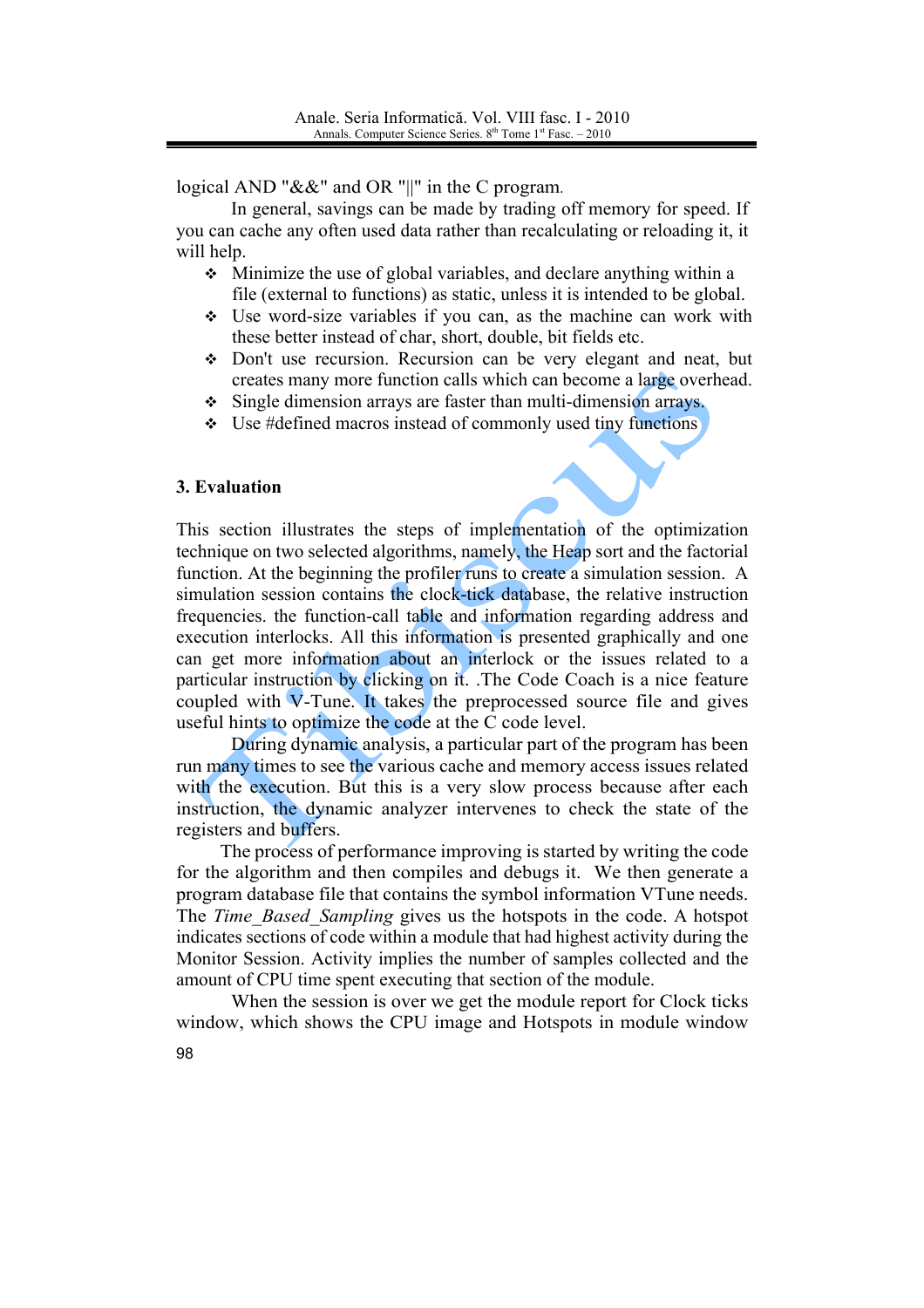where the hotspots of our application are displayed. We are interested in finding the function where the program spends most of its CPU time (Using Hotspots by function option), within the function. We can also find the Hotspots By Location to locate the parts to be optimized. We also used the dynamic analysis to identify the instructions that cause critical performance problems. A FOR loop in our code in selected to run the simulation with the Dynamic Code Analysis Setup option<sup>[8]</sup>.

# 3.1. Case Study I: Optimizing the Heap Sort Function

As an example, we have taken a sample application that performs the heap sorting. The program sorts 100,000 random integers. In the Code sample 1 (following), we provide the source code for the application.

# Code Sample 1: The source code of the Heap sort program (Heap $S_0$ )

```
#include "header"
#define TYPE int
                      /* type of key by which to sort */
#define N 100000
                      /* number of elements to sort *//* prototypes of functions to be used later */void gen arrow(TYPE **a, int n);void hsort(TYPE *_a, int n);
void adjust(TYPE a, int i, int n);
void swap(int a, int b);
int main() \frac{*}{m} main function *Ţ
T YPE * a#ifdef DEBUG
int i;
Hendif
gen array(&a, N):
                      /* generate random numbers as raw data \frac{k}{t}#ifdef DEBUG
for (i=l; i <= N; i++)
                            printf("%d", a[i]); printf("\n");
#endif
hsort(a, N); /* sort the array */
#ifdef DEBUG
for (i=l; i <= N; i++)
                           printf("%d", a[i]);
print(f("n");#endif
return l:
\lambda
```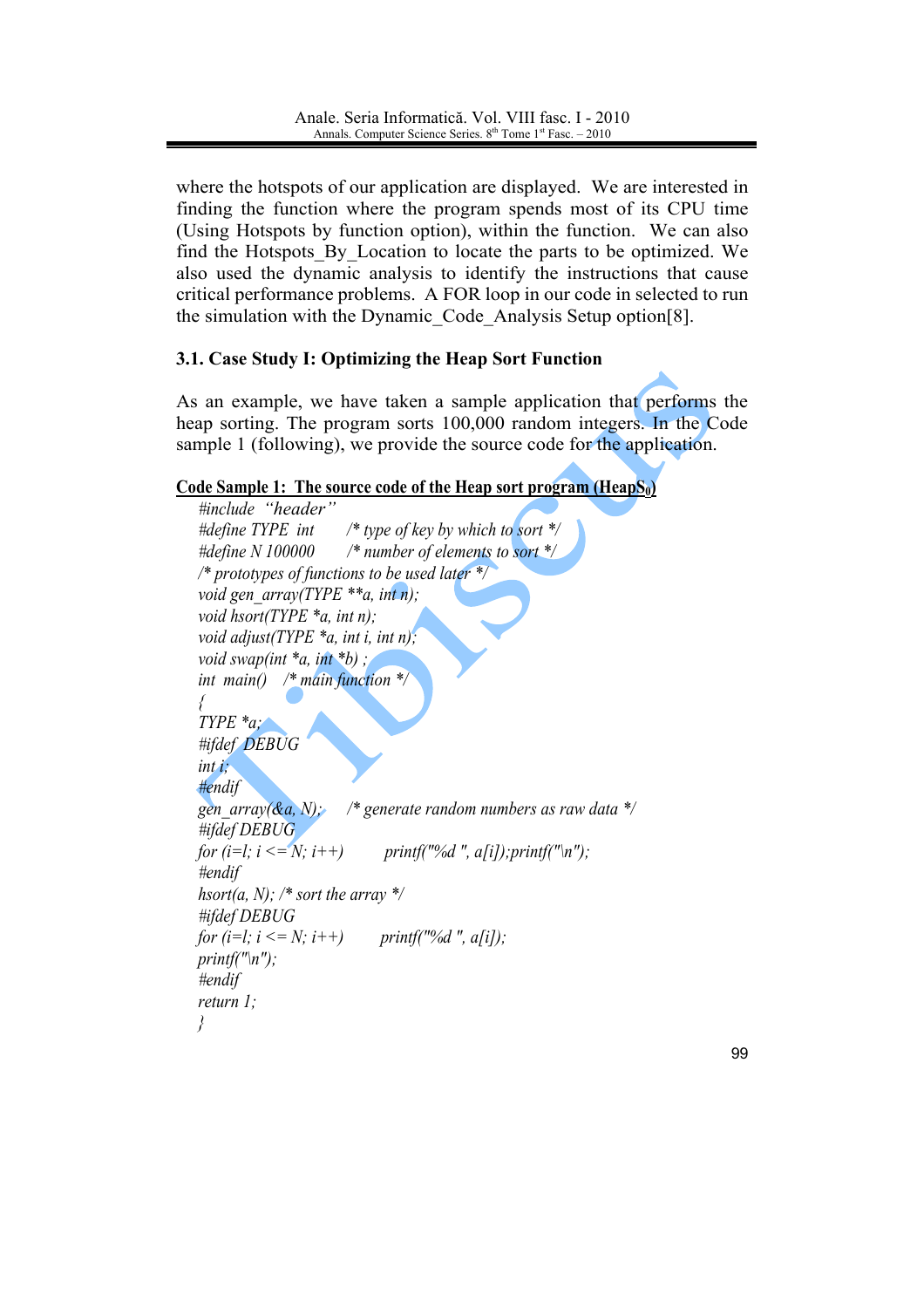```
void gen array(TYPE **a, int n){
int i;
a = (int^*) malloc((n+1) * sizeof(TYPE)); /* allocate memory */
srand(time((time t *)NULL)); /* initialise the random num generator */
for (i=1; i < n; i++) (*a)[i] = rand(); /* generate the numbers */
(*a)[0] = n;
\lambdavoid hsort(TYPE *a, i
                                /* n = number of elements */
int i
       TYPE t:
for (i=n/2; i >= 1; i--) /* form the heap */
adjust(a, i, n);
/* now we have a heap */for (i=n-1; i >= 1; i--)/* repeat */
   $
swap(&a[1], &a[i+1]); /* swap a[i+1] and a[l] */
adjust(a, 1, i); /* recalculate heap */
\}void swap(int *a, int *b) { int t; t = *a; *a = *b; *b = t; }
void adjust(TYPE a, int i, int n) {
/* adjust a root node in left and right heaps */
int j, done = 0; TYPE k; /* n = total elements, i = root node to adjust */
k = a[i]; j = 2^*i;while ( (j \le n) && !done) {
if (j \le n) i
            if (a [j] < a[j+1]) j = j+1;if (k \ge a[j]) done = 1;
else { a[j/2] = a[j]; j = 2 * j;}}
a[i/2] = k;
\frac{1}{2} /* of adjust */
```
This example illustrates bad programming style! It contains lots of errors that have negative impact on the performance. Profiling will help to find them all.

The performance measure before optimizations was 579.3 samples. The updated program under the profiler shows that the number of hotspots has been decreased to 500. The manual optimization is performed as follows:

## Function inlining:

The  $swap()$  function in this program has been inlined manually. Function inlining reduces the number of function calls, and is especially useful in a loop. The performance gain by this was the reduction in the number of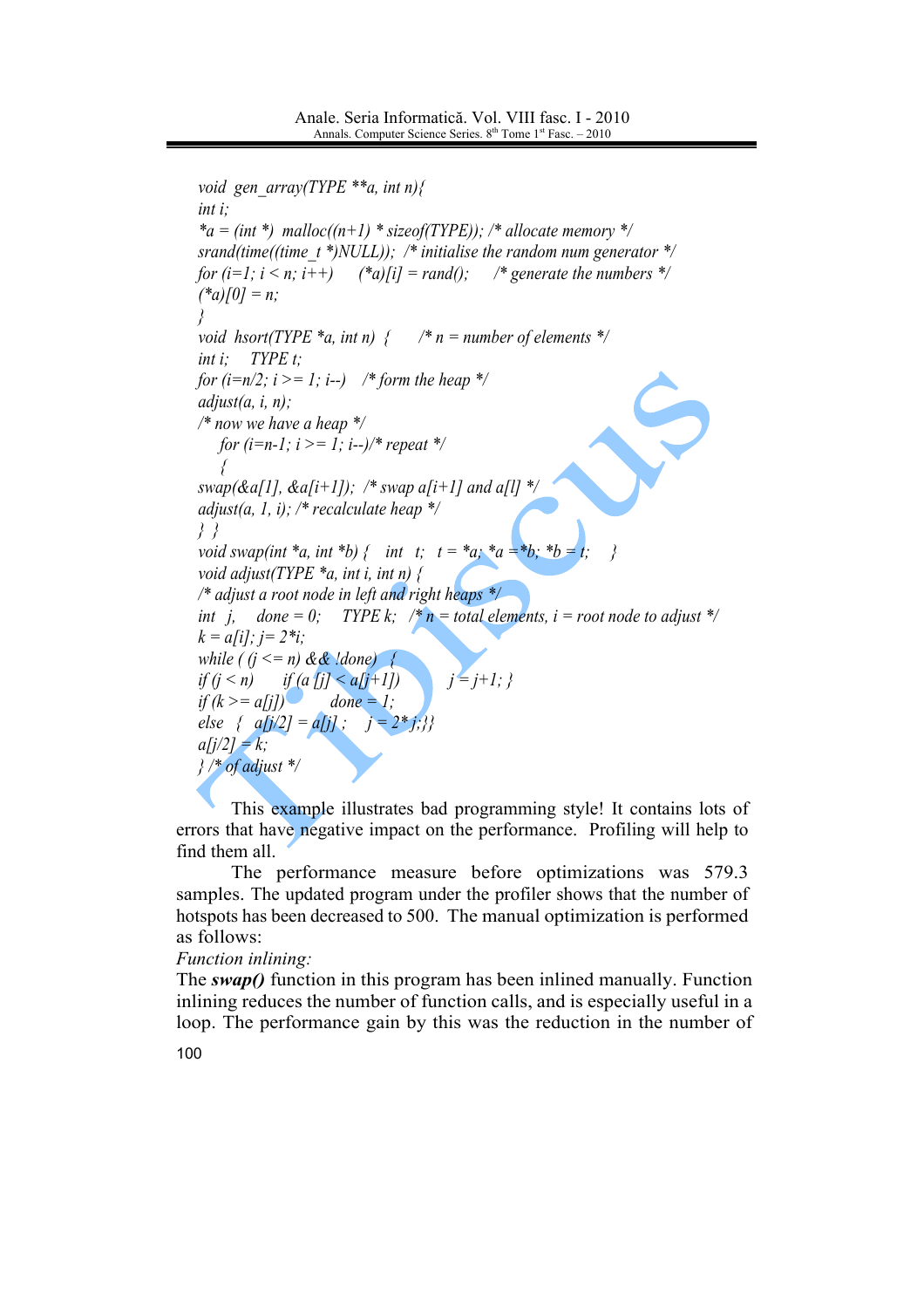samples by 21. This can be done either in macro definition in C or by manual inlining of the C functions. In this work we applied the inling keyword of C code.

Register variable allocation:

In a statement like if  $(j < n)$  &  $(a[j] < a[j+1])$  the value of j is loaded thrice. But if j is explicitly declared to be a register variable, three loads get reduced to one. This optimization resulted in a reduction of 52 samples.

Branch removal:

Various branches can be combined, as is done at the beginning of the *adjust()* function. Since this is happening inside a loop, it significantly reduces the time spent inside the loop. This resulted in a total reduction of 35 samples

AND/OR conversion:

Logical AND/OR can be converted to bitwise AND/OR, if possible. Bitwise AND/OR is supposedly faster than logical AND/OR. In this case, it did not affect the performance much.

Loop Termination Condition:

Converting the termination condition to count down to zero has remarkable improvement. This technique results in a reduction of 52 samples.

The optimized version gave a reading of 465.3-52 samples. The optimized version is given below.

```
/* main function *int main()\{...for (i=N; i != 0; i-)printf("%d", a[N-i+1]);
for (i=N; i |=0; i-)printf("%d", a[N-i+1]);
printf("\n");
#endif
return 1; \}void gen array(register TYPE **a, int n)
 \{...for (i= n-1; i != 0; i-)
```
 $(*a)[n-i] = rand($ ; /\* generate the numbers  $*/$  $(*a)$ [0] = n; /\* 1st element = num of elements \*/  $\left\{ \right.$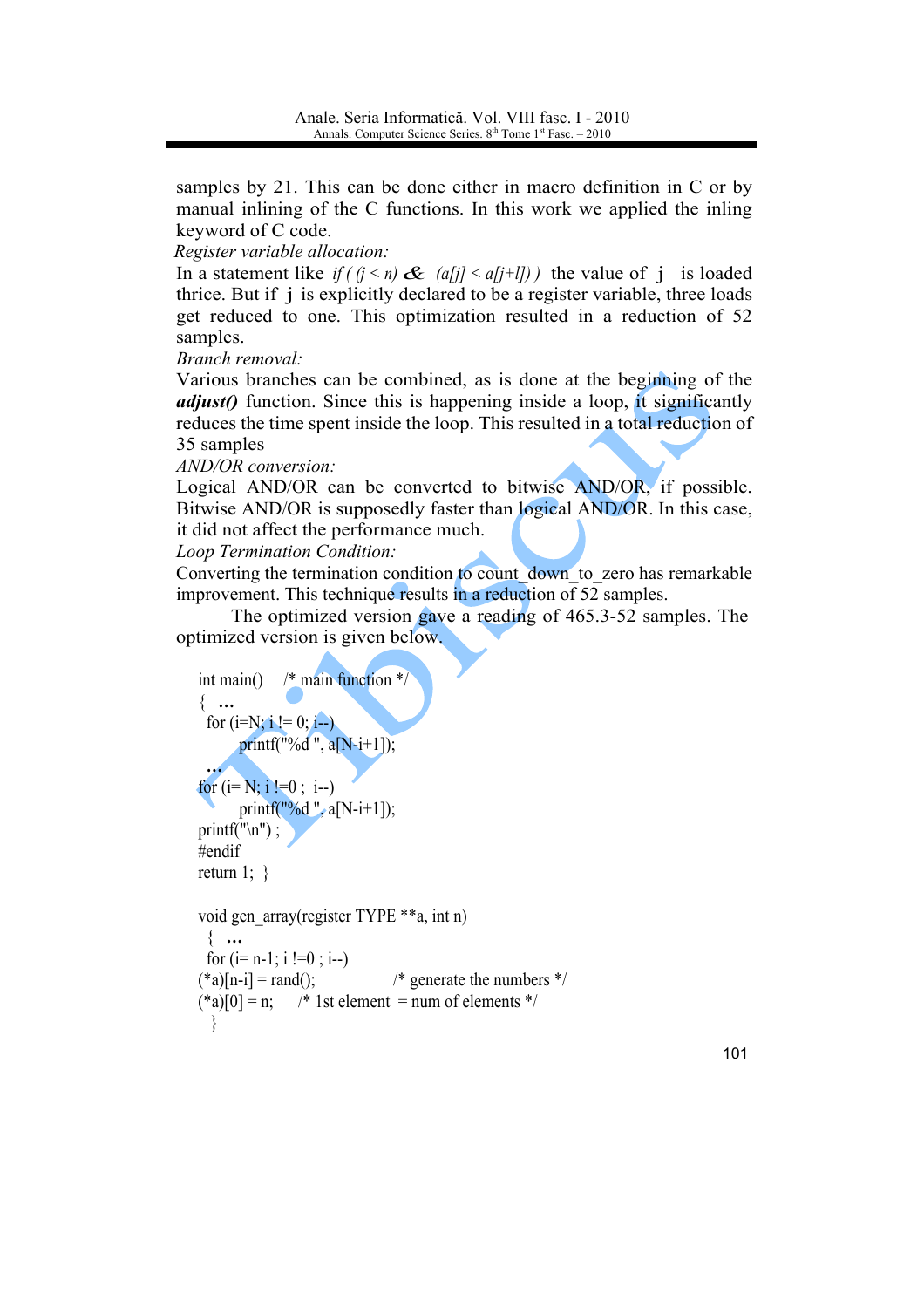```
void hsort(register TYPE a, int n) {
 /* n = number of elements */register int i; TYPE t :
\dddotscvoid adjust(register TYPE *a, register int i, int n)
  { register int j; int done = 0; TYPE k;
  \} /* of adjust */
```
# 3.2. Case Study II: Optimizing the Factorial Function

The second program selected for the manual optimization is the Factorial function. The program calculates the factorial of 2000. The source code sample 2 of the program is given below.

# Code Sample 2: The source code of the Heap sort program

```
#include
           "header"
#define FA SIZE 10000
/* number of array elements */
#define FA DPE 4
 /* 4 digits per array element *
int fa [FA SIZE]:
int fa modulo; /* 10 - FA DPE */
int count;
void fact(int n);
void print fa();
void mult fa(int n);void init fa();
int main(int argc, char **argy) {
  fact(2000);/* Calculate factorial of 2000 */
 return 0; \}void fact(int n) \{int i:
```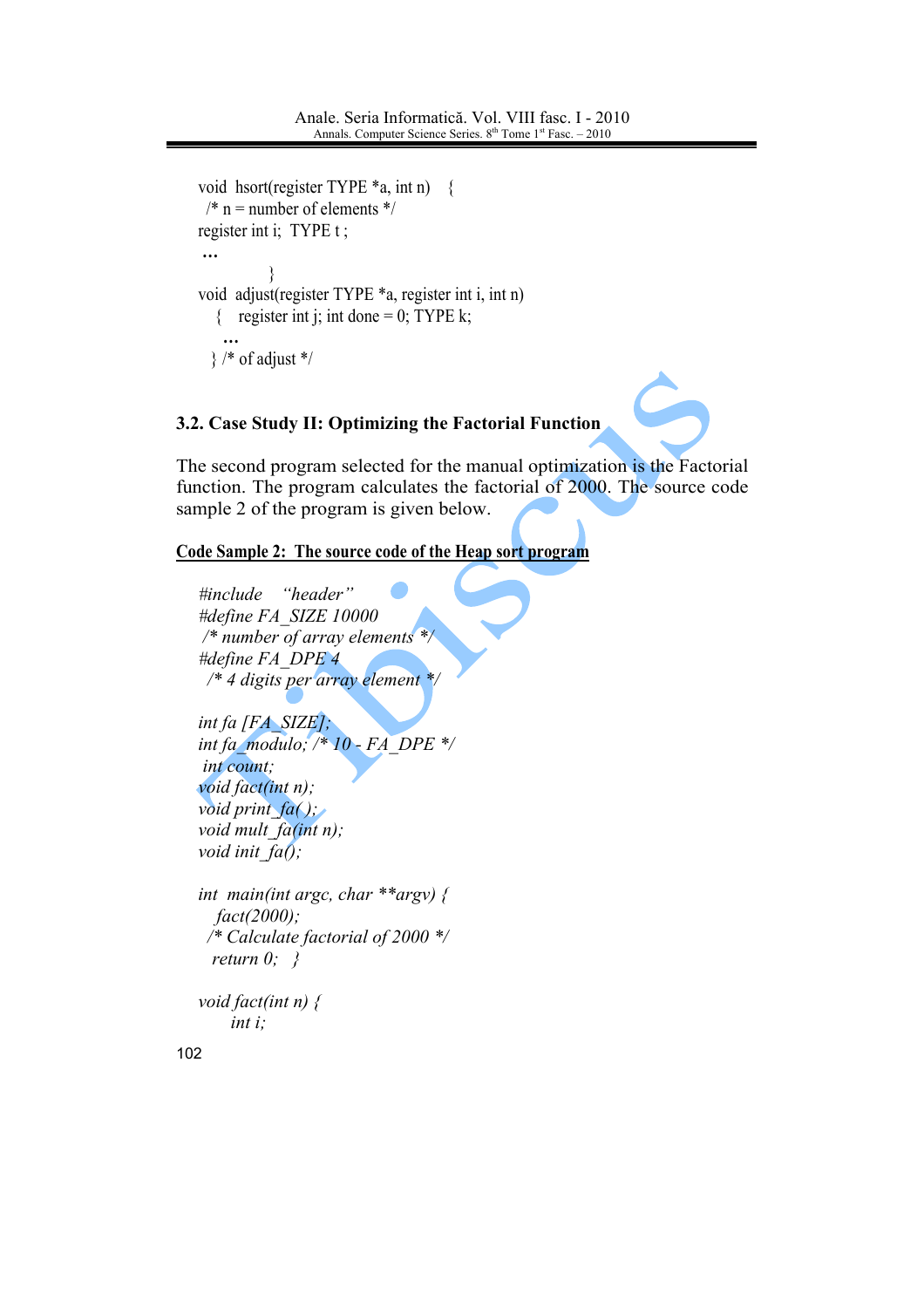```
fa modulo = 1;
for (i=1; i \leq F A \ DPE; i++)fa modulo *= 10;
for (i=2; i<=n; i++)mult fa(i);
           #ifdef DEBUG
                    print_f(a)#endif
                     \{void mult fa(int k)\{register int i = 0; int carry = 0; int product = 0;
do \, \{product = fa [i] * k + carry;fa[i] = product % fa modulo;
carry = product / fa \text{ modulo};i++:
Ł
while (i \le count \vert \vert \text{ carry} > 0) count = i-1;
\mathcal{S}_{\mathcal{S}}void init fa()int i:
for (i=1; i\leq FA SIZE; i++fa[i] = 0;fa[0] = 1;\lambdavoid print_fa\theta\big\{char str[10] = ""; int i;
printf("%od", fa[count--]);
 while \text{(count)}=0\{sprintf (str, "%0d", fa[count]);
for (i=FA DPE; i > strlen(str); i--)
putchar('0');
printf(\degree%0d", fa[count]);
 \text{fflush}(stdout);
count--\mathcal{S}_{\mathcal{S}}printf("n");
\left\{ \right\}
```
The performance before optimization was 709.2 samples. The optimizations performed were as follows: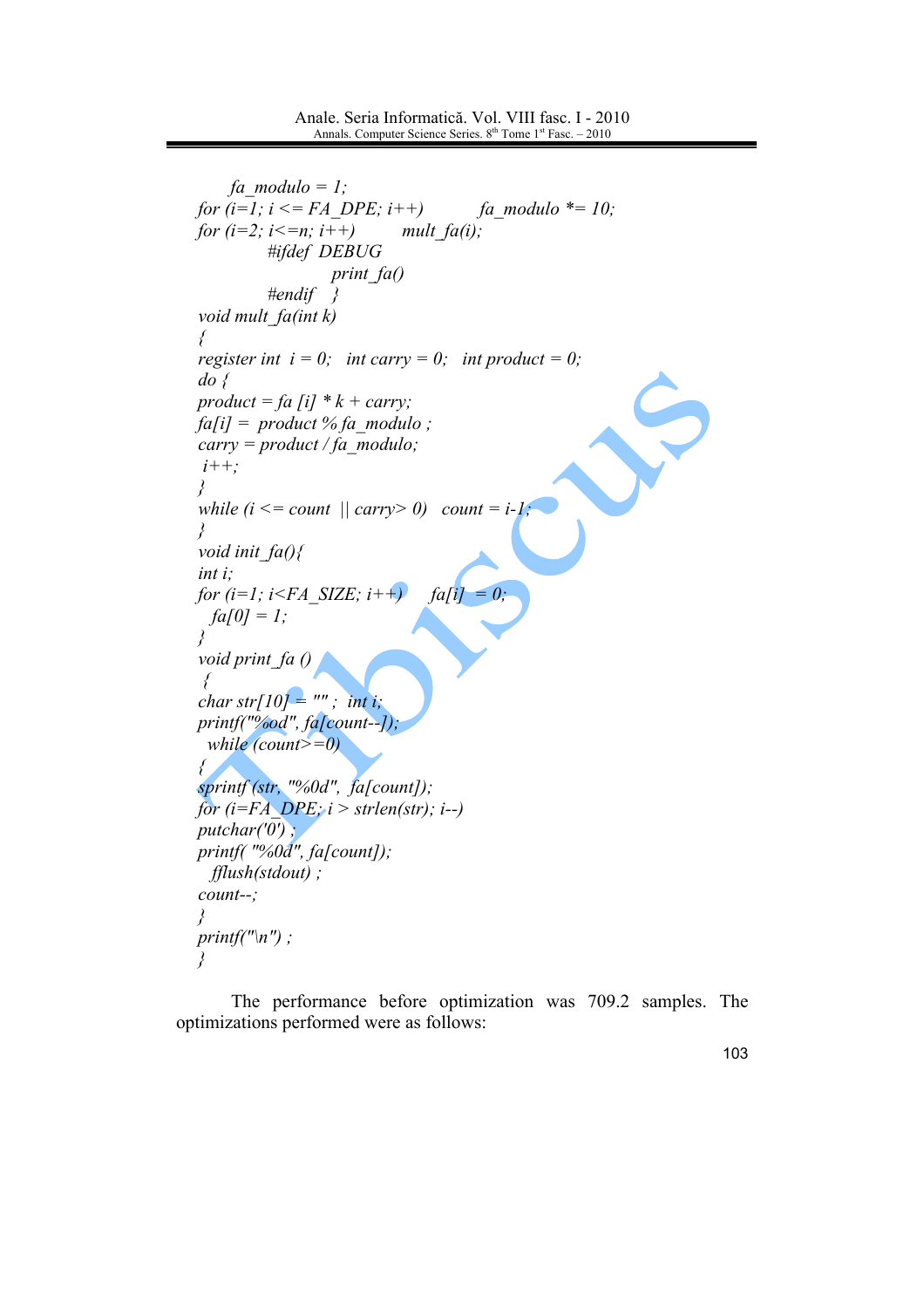Register Variable Allocation:

In this program, we have various global variables which are frequently used but cannot be declared register variables. So, in a function which uses these variables, we create a register alias for such a variable. This resulted in a reduction of samples to 668.5.

Using optimized assembly routines:

The *initeral* routine uses a loop to initialize the fa array. Instead, we can use an optimized assembly function like *memset* to do the job. This resulted in a small reduction of 22 samples (to 646.5 samples).

Branch removal:

This had almost no effect in this case.

Logical AND JOR conversion:

This also had a very small effect of just 10 samples Global Variables:

Since global variables are never allocated to registers and they can be changed only indirectly using a pointer, or a function call, extra loads and stores are required when they are used. In *multi fa(..)* function, we had copy Count variable into local variable *LocalCount*, which can be assigned to register.



Therefore instead the global *Count* value be loaded and stored each time it is incremented, the LocalCount variable in the modified version, needed only a single instruction. This result in a total reduction of 45 samples. **Loop Termination Condition:** 

Converting the termination condition to count down to zero has remarkable improvement. This technique results in a reduction of 38 samples. The optimized version thus performed at 636-38-45 samples. The optimized version is as under:

```
int main (int argc, char **argv)
                /* Calculate factorial of 1000 */
  fact (2000);
  return 0:
void fact(int n) \{register int i:
                   fa modulo = 1;
       for (i = FA DPE; i := 0; i -) fa modulo *= 10;
```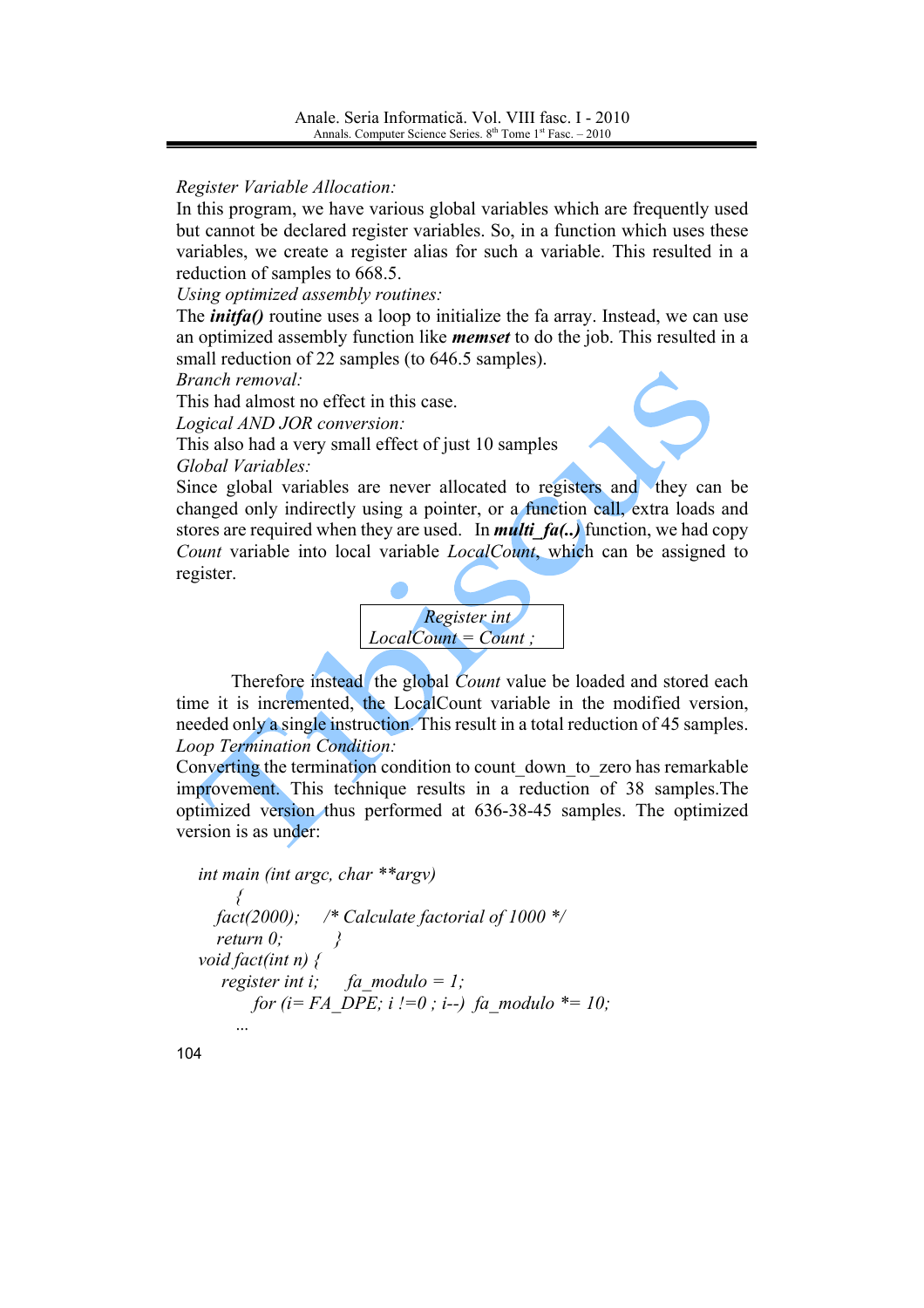```
\overline{y}void mult fa(int k) \{register int i=0:
int carry = 0;
int product = 0;
register int c = count;
register int LocalCount = count;
register int *faa = fa;
d\sigma\left\{ \right. ...
 ...\}while (i \leq c) | (carry > 0)) LocalCount = i-1;
count = LocalCount;\lambdavoid init fa() \leqmemset((char *)(fa+1), 0, FA SIZE-1);
 fa[0] = 1;\rightarrowvoid print fa() \quad \{register int LocalCount = count;
char str[10] = ''''; inti;
printf("%0d", fa[LocalCount --]);
while (LocalCount >=0)
 { sprintf(str, "%0d", fa [LocalCount]);
     for (i=FA DPE; i > strlen(str); i-j putchar ('0');
    printf("%0a", fa[LocalCount]); fflush(stdout);
                LocalCount -; \}printf (''\n'');
     count = LocalCount;\overline{y}
```
# **4. Results**

The process of the performance improvement is taken on a sample application that performs the heap sorting which sorts 100,000 random integers. The time duration is taken as 20 seconds with the Interval of 1 msec time. The calculated value of the Sample After Value is 2000000.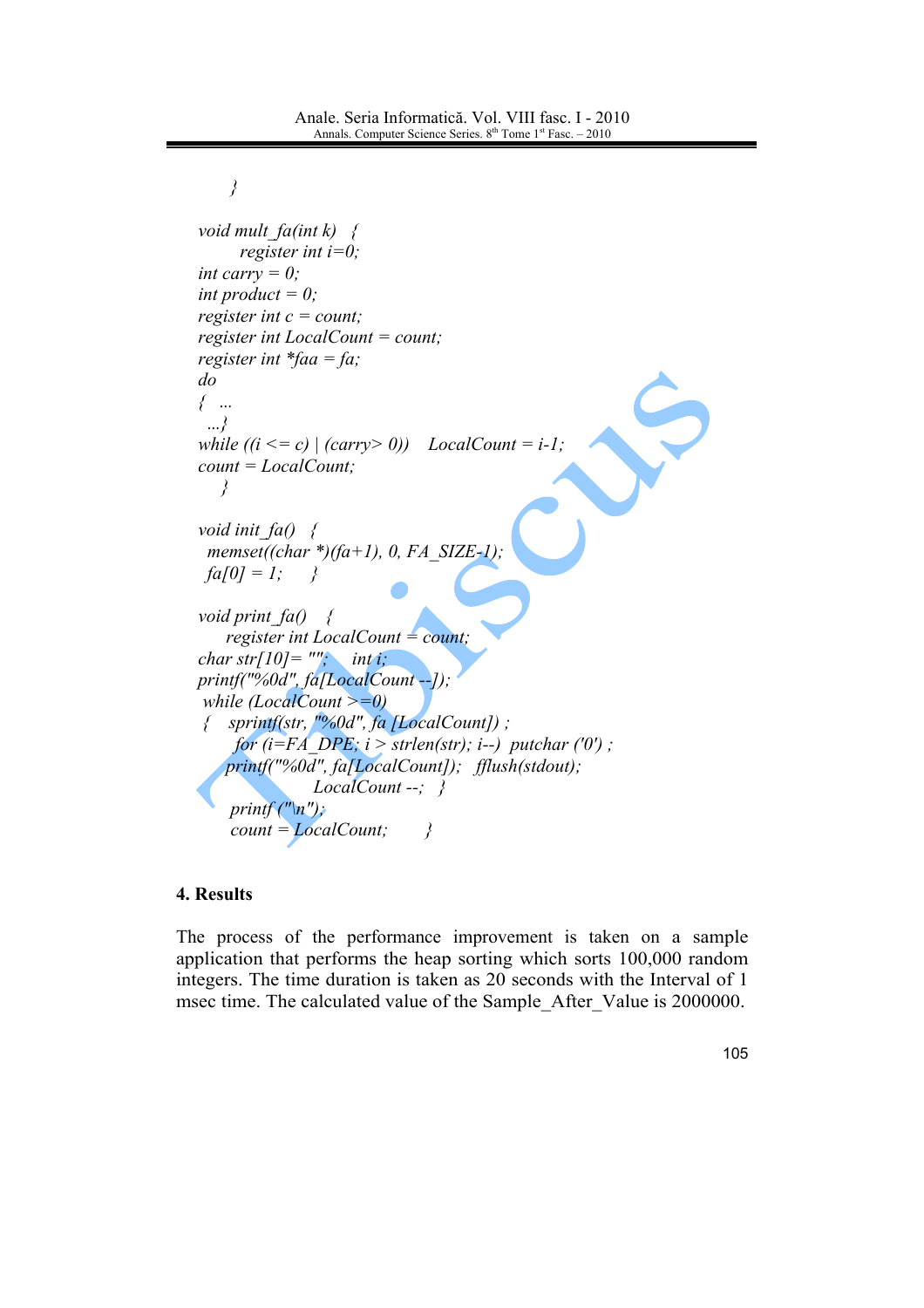The optimization is running in three iterations with three versions of the original heap sort program (HeapS), namely, (i) the version Heap Optimized1 where the FOR loops are optimized, (ii) the version Heap Optimized2 where the Heap Optimized1 is further improved with the optimization of the local and general registers allocations, and (iii) the version Heap Optimized3 where the Heap Optimized2 is further optimized with branch removal and Inline technique.

|                                     |              | Module (Process<br>Heap Optimized2) |       |             |      |             |  |
|-------------------------------------|--------------|-------------------------------------|-------|-------------|------|-------------|--|
|                                     | Adjust       | Rand<br>Hsort<br>Swap<br>Gen array  |       |             |      |             |  |
| CPU CLK samples                     | 31           |                                     |       |             | 0    |             |  |
| <b>INST</b> Retired samples         | 27           |                                     |       | 0           |      |             |  |
| CPU CLK %                           | 79.49%       | 10.26                               | 5.13  | 2.56        |      | 2.56        |  |
| <b>INST Retired.ANY % 84.38% 00</b> |              |                                     | 12.5  |             | 3.3  |             |  |
| <b>CPU CLK</b> events               | 62000K 8000K |                                     | 4000K | 2000K       |      | 2000K 2000K |  |
| <b>INST</b> Retired events          | 54000K 0     |                                     | 8000K | $ 0\rangle$ |      |             |  |
| % of the Process                    | 86.11%       | 6.94                                | 5.56  |             | 1.39 |             |  |

#### Table 1: The modified program Heap Optimized2

In the iteration of the modified program Heap Optimized2, the analysis is for the module  $\text{Adjust}()$  is as follows:

• CPU CLK samples:

Out of a total of 39 samples, 31 samples was collected for Adjust()  $\bullet$  CPU CLK %:

79.49% out of 100% of Timer samples was collected for Adjust(). • CPU CLK events:

The Sample After value for the Timer event is 2000000. Using the formula, Number of samples X Sample After value, the number of occurrences of the Timer event for Adjust() is 62000000.

• Process  $\%$  :

86.11% out of 100% of the CPU processes consumed in executing the module Adjust(), followed by the module Swap() (which consumed 7.32%), the next positions in the list (which are consumed 2.44%) are shared by Gen array and Rand() functions.

The performance figures for the different modules within the modified program Heap Optimized2 is shown in Table 1. Table 2 illustrates the result for the next modification of the program, namely, Heap Optimized 3. The complete performances view of the three versions of the original HeapSort algorithm is shown in Table 3. The actual 106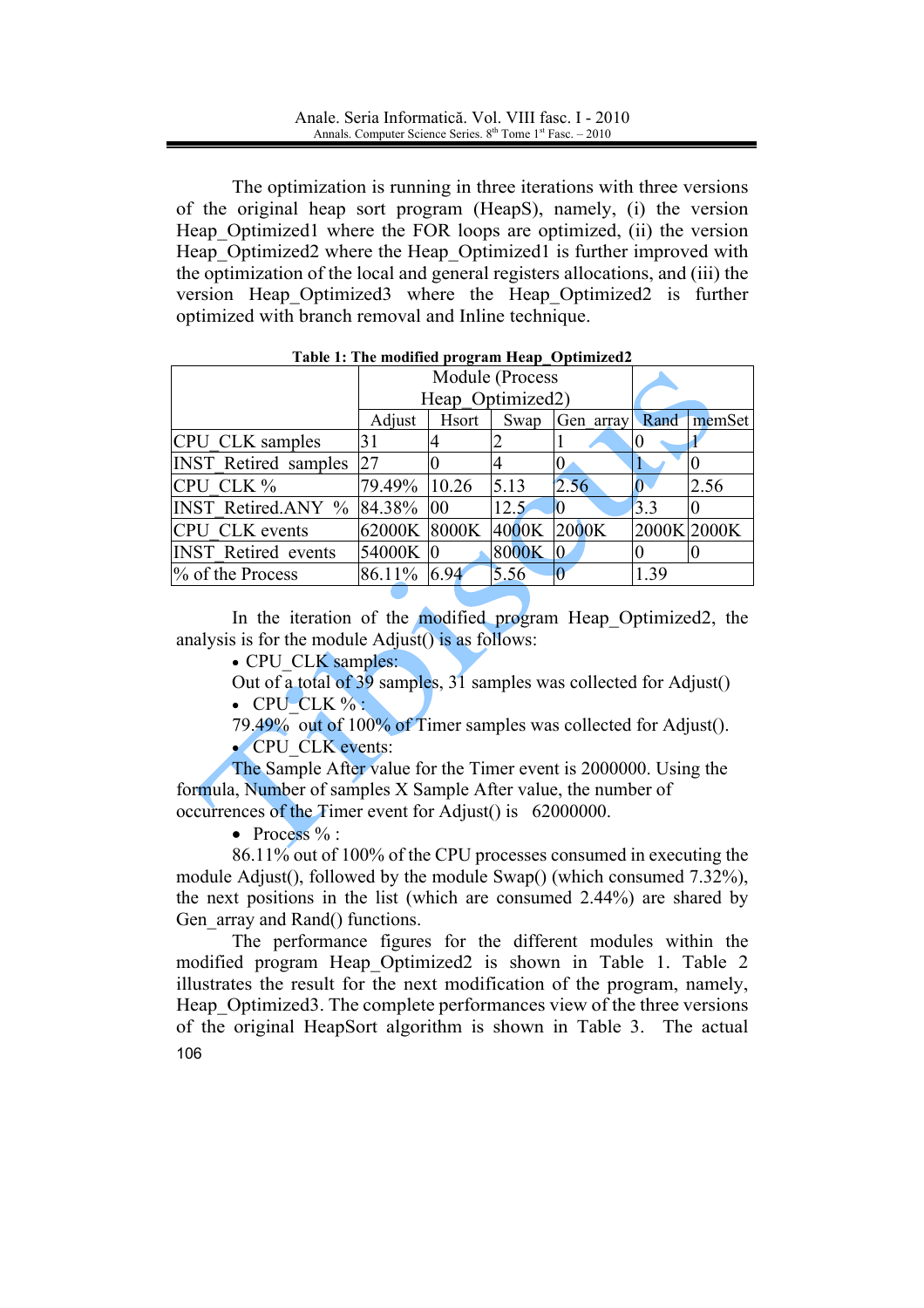improvement in the code performances within each technique for the HeapSort and Factorial algorithms are shown in Table 4.

|                           | Module (Process Heap Optimized3)               |        |        |       |             |      |
|---------------------------|------------------------------------------------|--------|--------|-------|-------------|------|
|                           | Hsort() Swapt() Gen array<br>$\text{Adjust}()$ | Rand.c | memSet |       |             |      |
| CPU CLK Unhalted          | 35                                             |        |        |       |             |      |
| Core samples              |                                                |        |        |       |             |      |
| <b>INST Retired.ANY</b>   | 33                                             |        |        |       |             |      |
| samples                   |                                                |        |        |       |             |      |
| CPU CLK Unhalted          | 83.3%                                          | 4.76   | 4.76   | 2.38  | 2.38        | 2.38 |
| Core $%$                  |                                                |        |        |       |             |      |
| <b>INST Retired.ANY %</b> | $91.67\%$ 0                                    |        | 5.56   | 2.78  |             |      |
| CPU CLK Unhalted          | 70000K 4000K 4000K                             |        |        | 2000K | 2000K 2000K |      |
| Core events               |                                                |        |        |       |             |      |
| <b>INST Retired.ANY</b>   | 66000K 0                                       |        | 4000K  | 2000K |             |      |
| events                    |                                                |        |        |       |             |      |
| % of the Process          | 86.37%                                         | 2.44   | 7.32   | 2.44  | 2.44%       |      |

Table 2: The modified program Heap\_Optimized3

Table 3: Performances for the original and the modified versions of HeapSort Algorithm

|                                         | Process           |                    |                    |                     |  |  |  |
|-----------------------------------------|-------------------|--------------------|--------------------|---------------------|--|--|--|
|                                         | HeapSort          | Heap<br>Optimized1 | Heap<br>Optimized2 | Heap_<br>Optimized3 |  |  |  |
| Clockticks samples                      | 58                | 56                 | 55                 | 11                  |  |  |  |
| <b>Instructions Retired</b><br>samples  | 28                | 27                 | 29                 | 6                   |  |  |  |
| <b>Cycles per Instructions</b><br>(CPI) | 1.242             | 1.22               | 1.19               | 0.72                |  |  |  |
| Clockticks <sup>%</sup>                 | 4.26%             | 4.11               | 4.04               | 0.81%               |  |  |  |
| <b>Instructions Retired %</b>           | 4.83%             | 4.66               |                    | 1.03                |  |  |  |
| <b>Clockticks Events</b>                | 139200K 134400K   |                    | 132000K            | 26400K              |  |  |  |
| Instructions retired events             | 67200000 64800000 |                    | 69600000           | 14400000            |  |  |  |

| Table 4 : Improvement with different techniques |  |
|-------------------------------------------------|--|
|-------------------------------------------------|--|

|                    |          | Total      |         |                 |        |           |           |
|--------------------|----------|------------|---------|-----------------|--------|-----------|-----------|
| Algorithm Function |          | Register   |         | Branch   AND/OR | Loop   | Global    | Reduction |
|                    | InLining | Allocation | Removal | Conv            | Termin | Variables | $(\%)$    |
| Heap sort          | 22       | 40         | 44      |                 | 22     |           | 12%       |
| Factorial          | 20       | 38         | 20      |                 |        |           | 16%       |

107